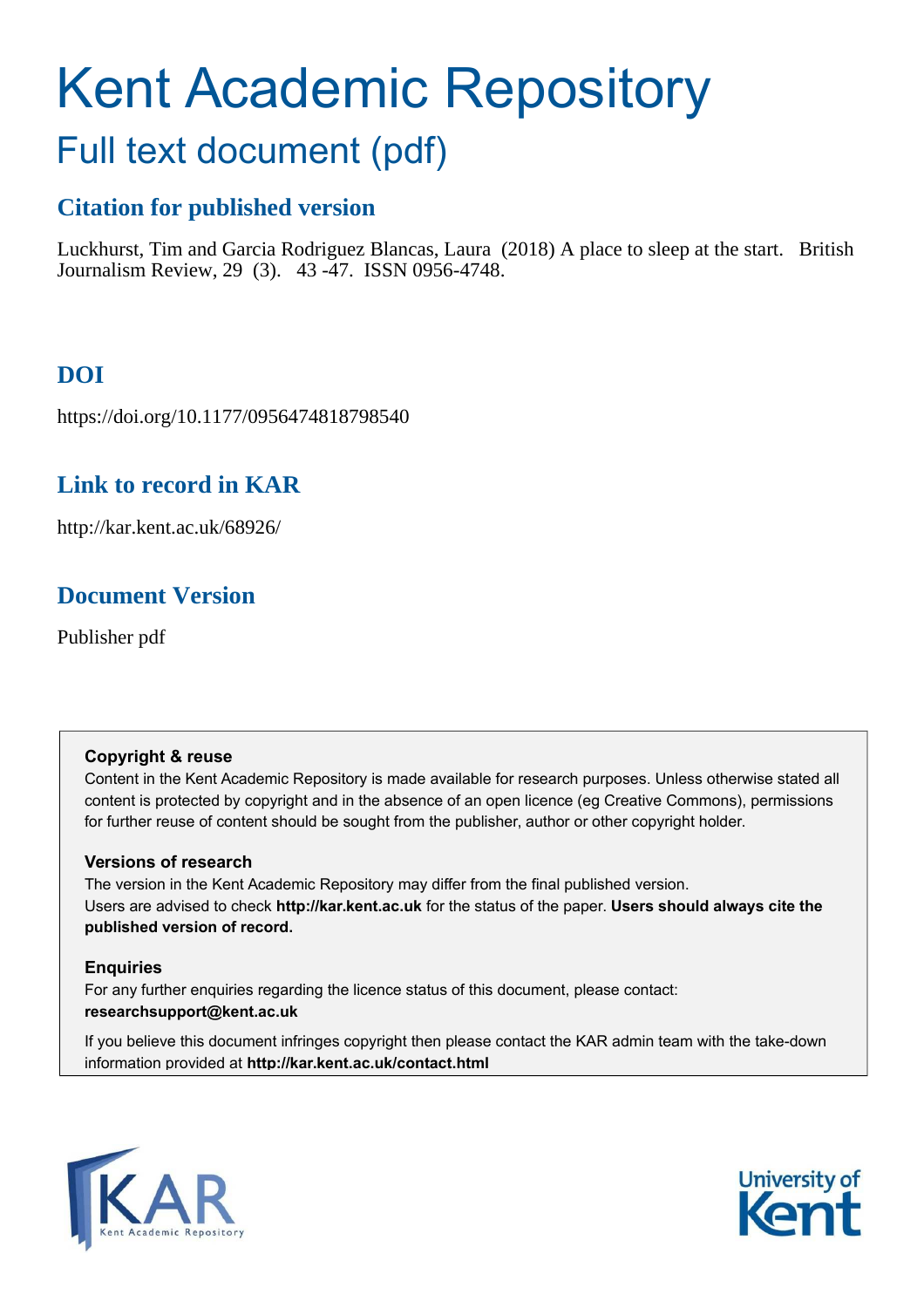# A place to sleep at the start…

## *Tim Luckhurst and Laura Garcia*

*Bed, breakfast and excellent advice: how a new scheme can help impoverished students take advantage of internships*

To clinch that first break in national or international news, many young journalists must prove themselves to a potential employer by working as interns in the capital. The cost barrier is colossal. Many have substantial student debts. Others rely on gruelling part-time jobs to pay their bills. The price of deposit and rent with no guarantee of a professional salary at the end is beyond them.

That is why the launch of PressPad, the BBC journalist Olivia Crellin's ambitious project to pair aspiring journalists with news professionals who can offer free accommodation and mentoring in London, is so thrilling.

At the University of Kent's Centre for Journalism, we know too well the misery of ambitions stymied and dreams shattered. Many of our students are from homes in which the bank of mum and dad is gravely undercapitalised or does not work at all. These young people often work exceptionally hard and achieve tremendous results, but increasingly their further progress is threatened by the economic difficulty of finding a place to live where the work is.

A few employers offer generous help. The *Daily Mail*, Sky News and the Worshipful Company of Stationers and Newspaper Makers, sponsor students at Kent. But too few employers match their ambition to diversify recruitment with the hard cash required to make it happen. Now, PressPad offers a realistic solution for those with bags of talent but no sponsor.

Crellin is clear about its purpose: "We want to reduce that financial barrier. If you can't afford to show up to work, you don't have much of a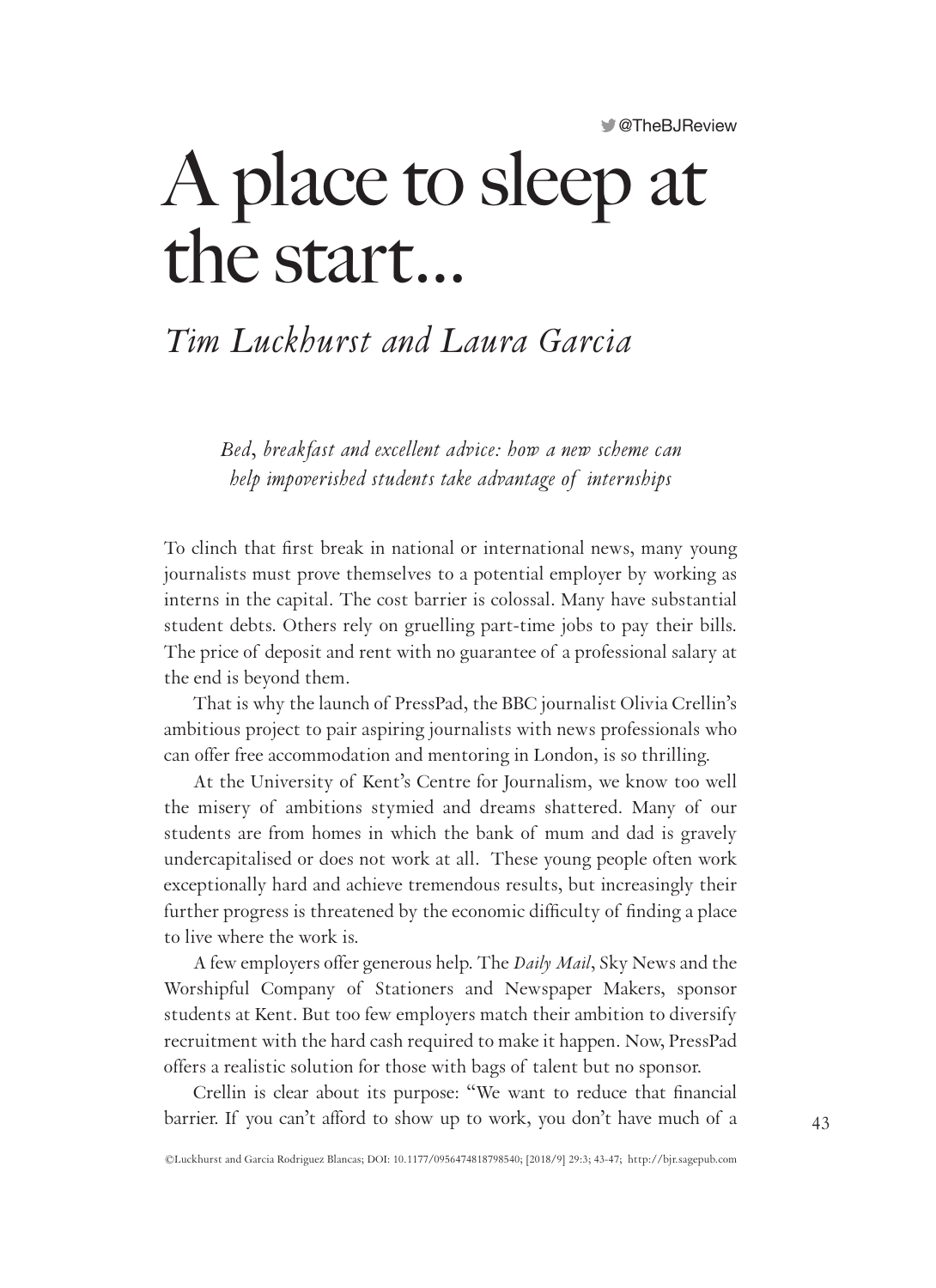chance." And it isn't just the talented young people who are disadvantaged: if employers really want to create newsrooms that reflect the diversity of the society they cover; if they want to remain informed, relevant and responsive, then they urgently need to eradicate the barriers to effective social inclusion.

Granted, there is a solid objection to unpaid internships. They are intrinsically divisive and should not exist. Crellin acknowledges this: "A lot of people have commented that we might be enabling unpaid internships, but this is not a scheme to encourage that. It is a stopgap until the campaigns to end unpaid internships are successful." To us, this sounds like good sense: only an ideological zealot makes perfection the enemy of progress – and progress certainly needs a little help. Many top employers are less well-funded than at any time in living memory. If they did not abolish unpaid internships when they could afford to take risks, the likelihood of them doing so now is vanishingly small. So PressPad is a practical solution as well as an idealistic one. It can make real differences by permitting young people with limited funds to compete with their peers from more affluent backgrounds. It does not aspire to unjust outcomes or propose an obnoxious exercise in social engineering. It intends simply to promote fair competition; to let poor students compete with Etonians on the basis of ability, not parental income.

Will it work? We believe the principle is already proven. We have seen superb students prove their expertise in busy national newsrooms because Sky News or Associated Newspapers have funded accommodation and offered guidance. We have seen confidence surge in young people who had not previously experienced the buzz of a national title or network broadcaster. Last year, one of our undergraduates did so much to impress on an internship at Sky News that she has worked paid shifts there during her second year at university. Another student, on a fully-funded two-week internship at the *Daily Mail*, did enough to secure a full-time job as a reporter. From wondering whether they would ever be able to compete at the highest level, these young women acquired the confidence to be certain that they can.

And PressPad has made a tremendous start. Among the mentors who have volunteered accommodation is Catherine Philp, diplomatic editor of *The Times*. Her own career has taught her how much the accommodation and advice PressPad offers can be worth: "I've mostly worked abroad and I owe a great deal to people who opened their doors to me. I stayed with a friend in Indonesia for three months when I moved there from Cambodia and could not have got started without his help. I've never forgotten that and so have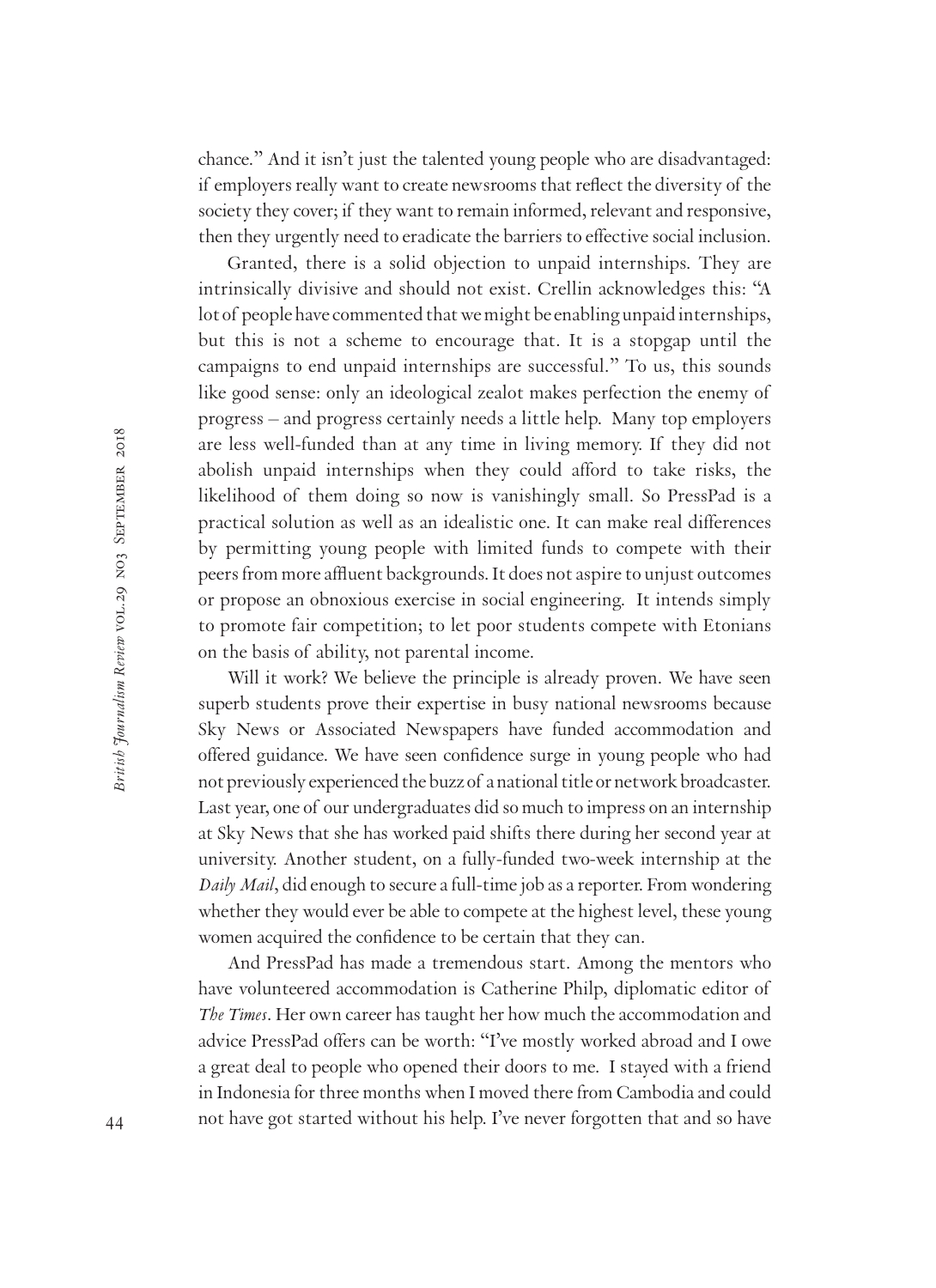lent a spare bed or sofa in foreign parts to budding journalists before now. Now I'm back in London and actually have a spare room (though it's more a bed in the study), it seems absolutely the right way to help. Speaking to young would-be journalists is always interesting and I learn a lot from it too, including the fact I may have more to pass on than I thought."

Another enthusiastic early adopter is investigative journalist Meirion Jones, a veteran of BBC flagship shows including the *Today* programme, *Panorama* and *Newsnight*. Now investigations editor at the Bureau of Investigative Journalism, Jones explains: "Unless you are rich, or you live in London, working in the capital is unbelievably difficult. But 80 to 90 per cent of the top journalism jobs are in London. So if we are going to make journalism less white and less middle-class, it is crucial that we allow talented young people the chance to get the experience they need." Jones and his wife, television journalist Kate Middleton, have a spare bedroom and they are looking forward to mentoring interns too. "When I was young, I thought that older, more experienced journalists wouldn't want to know me," says Jones. "In fact, I find most older colleagues are keen to help. I hope the interns will find it really useful to come back after a day in a newsroom and talk to somebody who can offer practical guidance and advice rooted in real experience."

#### *Guidance and contracts thrown in*

When we spoke, Jones and Middleton were expecting the arrival of PressPad's very first beneficiary, Jabir Mustapha Sambo, a student from Robert Gordon University in Aberdeen who has secured a precious internship 550 miles south of the Granite City at the BBC in London. Other pairings in this inaugural phase of the project include Jem Bartholomew, a 22-year-old from Exeter. Next year he plans to complete a cherished internship at *Vogue*, courtesy of accommodation and mentoring from John Nugent, news editor of *Empire* magazine.

Bartholomew has already proved his ability by going from a low-income household to Oxford University. But he has no family savings to fall back on and, until PressPad came along, feared being frozen out of his internship by the unaffordability of London. He says: "It's encouraging to see celebrated journalists willing to lend a hand to those at the beginnings of their careers, especially at a time when ad-based business models are declining and money is tight." While he is delighted simply to have the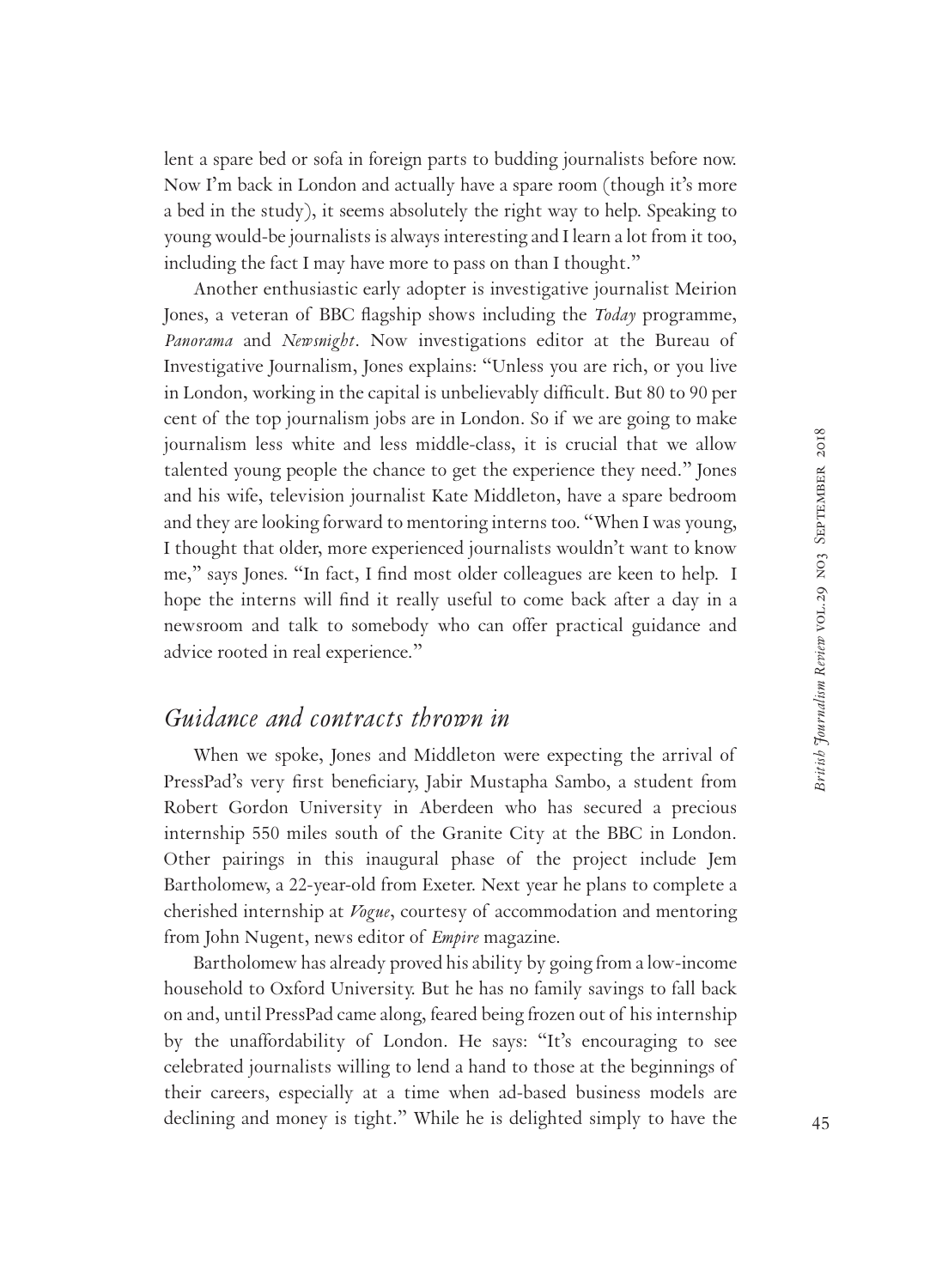chance to learn at Condé Nast's headquarters in the heart of Mayfair, Bartholomew applauds PressPad's wider ambitions too: "Unrepresentative journalism is bad journalism: if Britain's newsrooms don't reflect wider society, everyone suffers."

Eighteen-year-old Annissa Warsame from Birmingham is a student of history and politics at the University of Exeter. She was honoured to be awarded the inaugural Bright Young Reporter internship with OpenDemocracy, the independent, non-profit platform that aims to challenge power and encourage debate. But Warsame's first reaction on learning that she had won the prestigious prize was that she couldn't afford to accept it. As a child, she received free school meals. And, although her family are fully behind her ambition to work in journalism, they cannot fund her food, travel or accommodation. Warsame says the PressPad scheme has made it possible: "With one less cost to worry about, I can engage with my internship wholly." She also hopes to learn from her host: "If I have a particularly interesting or confusing day at work, I'll ask my mentor questions to help me learn and improve any weaknesses."

Daniel Clark, 24, of Banbury in Oxfordshire, a student at the University of Cardiff, beat stiff competition to secure a Google Fellowship at the BBC News Lab in London, but he too was alarmed by the cost: "The fellowship is a massive opportunity, so I considered getting a short-term loan to cover a hostel room or bed and breakfast in London. When I found out about PressPad, I couldn't believe it. It is ideal." Clark's is an extended internship, so PressPad has lined up four journalists, each of whom will host him for two weeks. One host and mentor will be Aubrey Allegretti, digital political reporter at Sky News.

Philp, of *The Times*, has promised board, lodging and professional guidance to Julia Atherley, a student from Ripon in North Yorkshire whose internship is at *The Sunday Times*. Philp calls PressPad "a brilliantly simple idea that fulfils a very clear need". She understands that some young people who desperately want and deserve to be journalists lack the contacts to do so or have nowhere they can stay if they secure a valuable internship, the majority of which are in London. She is determined that bright students should not be prevented from taking up opportunities because they lack capital, financial or cultural.

We share her determination and we are certain that PressPad offers a pragmatic solution. Our certainty is reinforced by experience, some of it intensely personal. Laura Garcia Rodriguez Blancas, one of the authors of